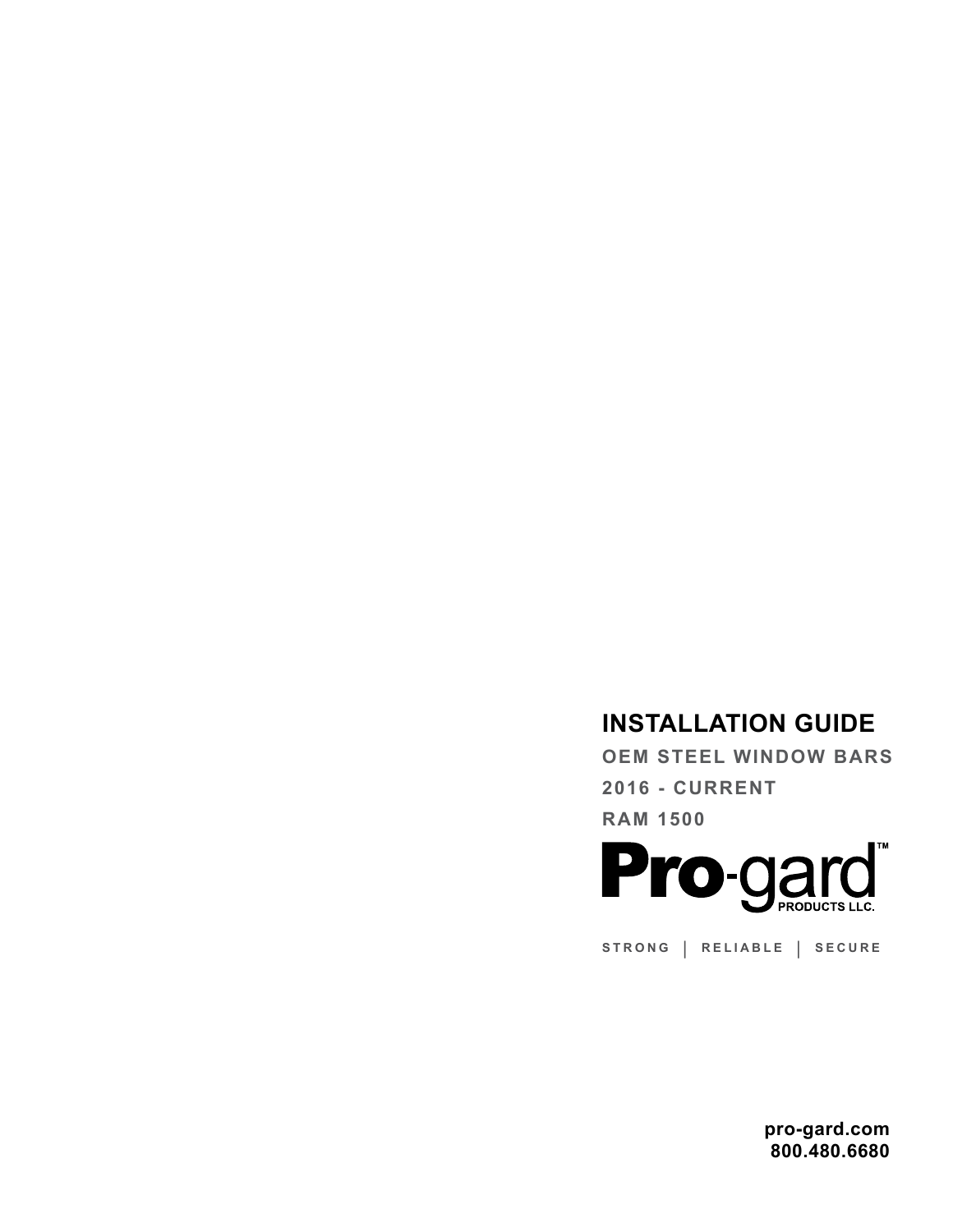#### THESE COMPONENTS ARE REQUIRED TO INSTALL THE WINDOW ARMOR



## **I. The following tools will be required to complete the installation.**

A. Philip head screw driver

B. 3/32"Drill bit

### **II. Window bar installation instructions.**

A. Open the passenger and driver side rear doors. Roll down both rear windows for the installation.

B. Put the window bars in place and match the top of the assembly to the upper area of the window frame. To seat the window bars, use both hands to squeeze the door panel so that the lower tabs on the window bars press down into the window track more easily. (See fig. 1)



C. Once the window bars are in location, use a marker to mark the trim at the rear section of the window. Remove and pull out the window bars, then remove and cut the trim where you marked. (See fig. 2)

D. Re-install the trim on the rear side of the window, and discard the upper part of the trim that was cut away. (See fig. 2)